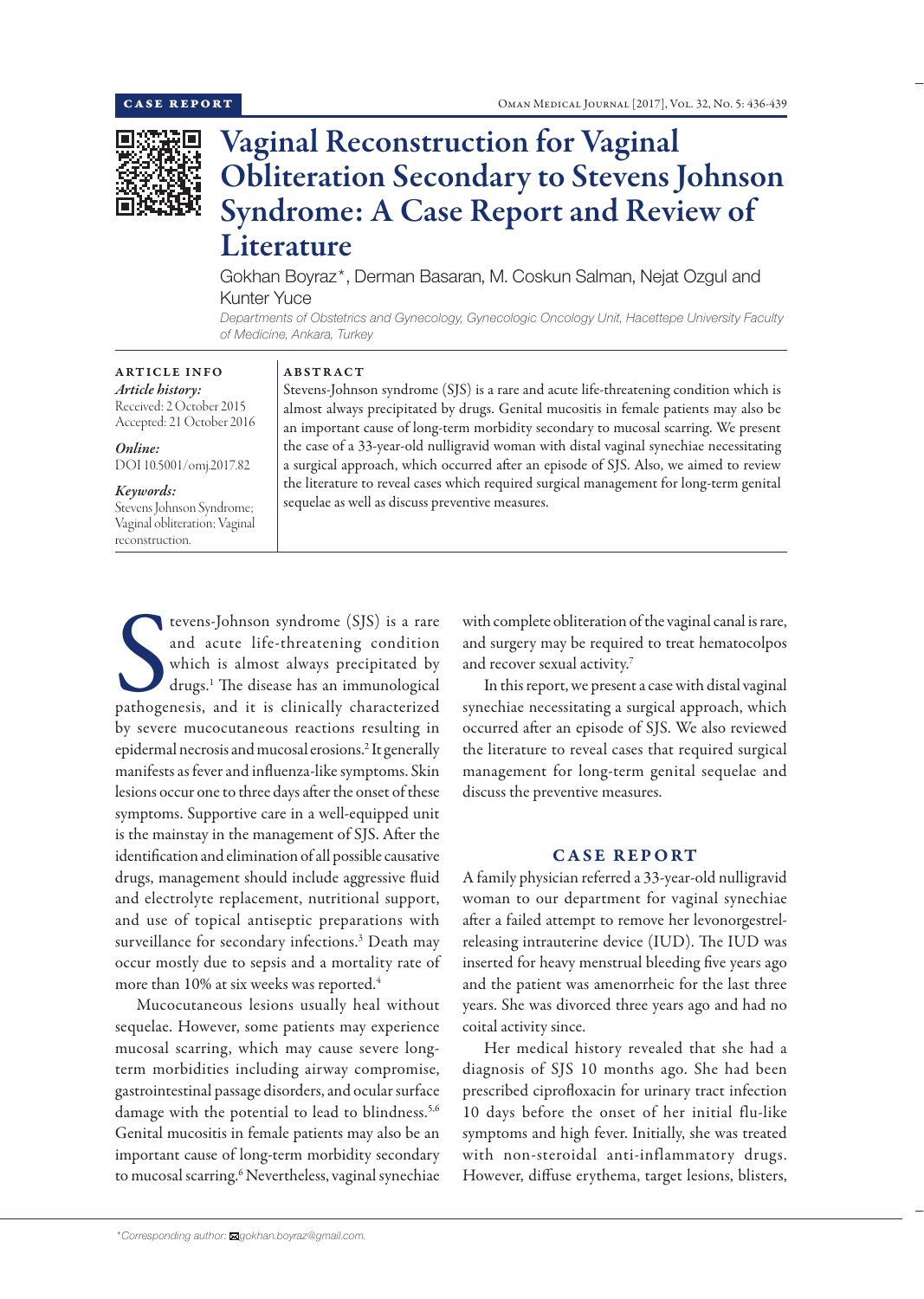

Figure 1: Blisters and painful hemorrhagic erosions on the skin.

and painful hemorrhagic erosions had appeared on her face, trunk, arms, and legs three days following initial symptoms. Diffuse hemorrhagic crusting bullous lesions had been seen [Figure 1]. After hospital admission, the clinical diagnosis of SJS was confirmed by a skin biopsy. Intensive care management was provided and an antiseptic paraffin impregnated gauze dressing containing 0.5 g chlorhexidine acetate per 100 g (BACTIGRAS)® was applied to the eroded areas. The patient was discharged from the hospital after 46 days with almost complete skin re-epithelization. Unfortunately, severe eye complications (xerophthalmia and bilateral blepharophimosis) developed.

On pelvic examination, she had complete vaginal obliteration beginning at the level of the introitus. A pelvic ultrasound showed normal ovaries and uterus with a properly located IUD. After obtaining her informed consent for surgical vaginal reconstruction and removal of the IUD, we performed an examination under general anesthesia, which confirmed complete vaginal synechiae. All attempts to separate the fused vaginal walls either with blunt or sharp dissection failed. Therefore, following a transverse incision on posterior fourchette, we performed dissection in the upward direction between posterior vaginal wall and rectum. Dissection was extended up to the level of the uterine cervix, and peritoneal cavity was entered through the pouch of Douglas. We grasped the cervix with a tenaculum and made a colpotomy on the posterior



Figure 2: There was no occlusion at the proximal vagina.

wall of the proximal vagina at the level of posterior fornix. Purulent fluid filling the vagina was drained. The upper half of the vagina and cervix was spared [Figure 2], and the healthy vaginal tissue was 4–5 cm in length. After the removal of IUD, we pulled the healthy proximal vagina downwards and sutured it to the introitus. A vagina with a depth of 5 cm developed. We completed the surgery after inserting a povidone-iodine impregnated sponge into the vagina. Her postoperative course was uneventful. We removed the vaginal sponge on the first postoperative day and discharged the patient on the following day. We instructed the patient to refrain from coitus and vaginal medications for six weeks. She was reexamined six weeks after the surgery. On follow-up, she had a regular menstrual cycle with approximately 5 cm healthy vaginal tissue.

## DISCUSSION

Vulvovaginal involvement is as common as 70% during the acute phase of SJS.7 The most frequently detected genital lesions are erosive and ulcerative vaginitis and vulvar bullae. These lesions tend to resolve in 1–8 weeks, but they may persist for several months and up to a year following the acute period of the disease. Long-term consequences of genital involvement are labial agglutination, introital stenosis, vaginal synechiae and stenosis, vaginal and vulval adenosis, hematocolpos, and hematometra. Endometriosis may occur due to scarring in up to 28% of patients.<sup>8,9</sup>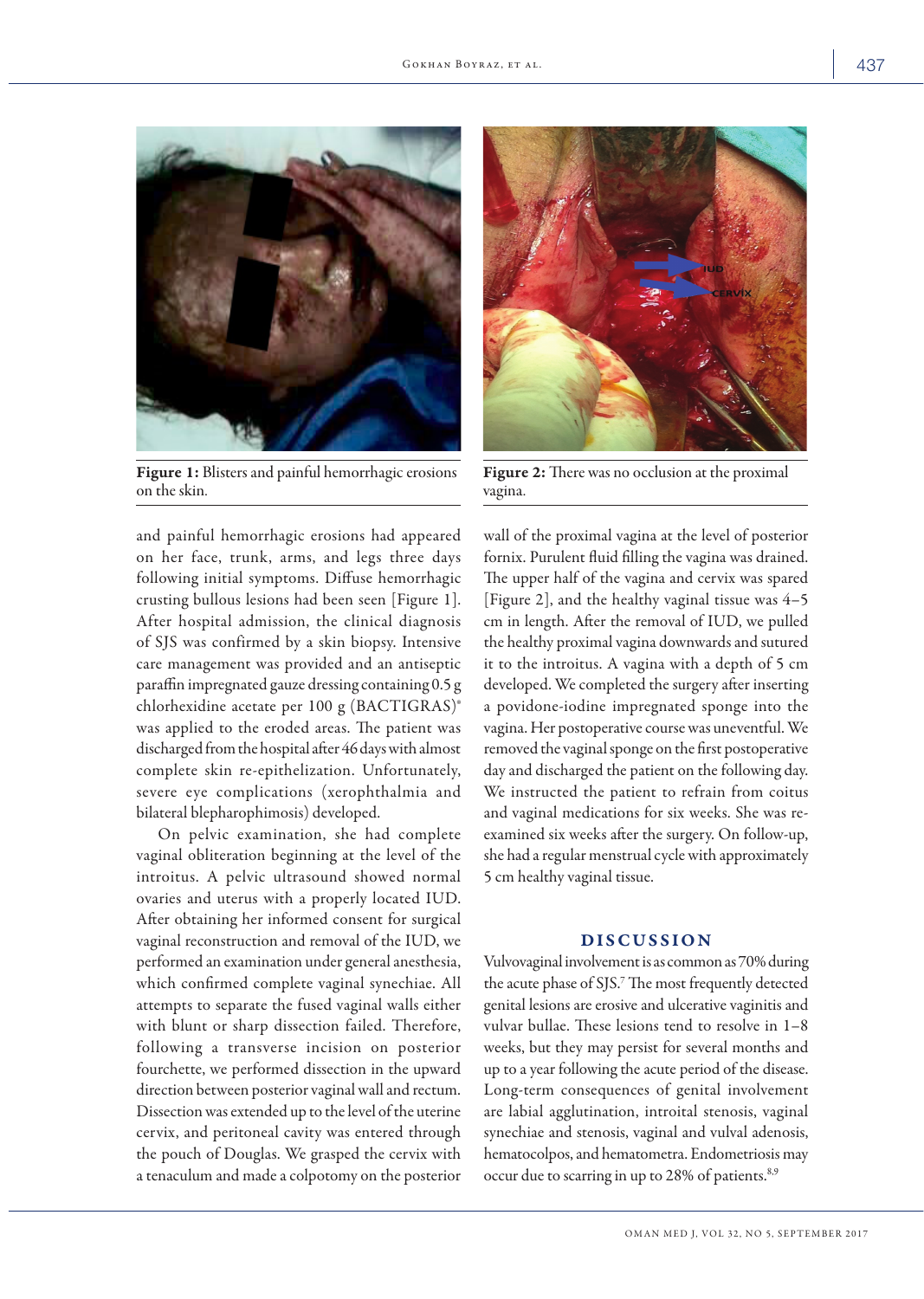The main complaints secondary to these longterm complications are dryness, itching, burning sensation, post-coital bleeding, dyspareunia, or the inability to have sexual intercourse.<sup>9</sup> Nevertheless, complete vaginal obliteration is rare according to the review of the published literature. In the largest series published on this issue, Meneux et al,7 reported that although genital lesions are common during the acute phase of the disease, sequelae occurred in only five of 40 patients (12.5%). In that group, two of the five women had surgical correction with longterm genital consequences. Among those, one had a recurrence six months post-surgery, and the other had no recurrence, but she was unable to have sexual intercourse.<sup>7</sup> Graham-Brown et al,<sup>10</sup> reported another case who developed hematocolpos due to complete vaginal stenosis following SJS in pregnancy.Wilson et al,<sup>11</sup> described a case with severe vaginal stenosis who underwent a successful surgical correction.Hart et al,12 reported vaginoscopic division of vaginal adhesions for an 11-year-old girl after recovery from the systemic phase of SJS and they recommended that all patients with SJS with vaginal involvement undergo routine follow-up to evaluate and treat vaginal adhesions. In another report, a girl who developed SJS as a child experienced hematometra after the onset of puberty, and she required surgery to treat genital adhesions.<sup>13</sup> Murphy and Brant,<sup>14</sup> published a case with severe vaginal adhesions that led to the fusion of introitus. The patient was a 14-year-old girl who presented with lower abdominal pain and amenorrhea that persisted for five months. She was diagnosed with hematocolpos secondary to SJS and underwent surgery for fused introitus.<sup>14</sup> Similarly, a 10-year-old girl with a history of SJS at age 4 was diagnosed with hydrometrocolpos secondary to extensive labial synechiae that completely covered the clitoris, urethral meatus, and vaginal opening. She required surgical reconstruction.<sup>15</sup> Madhuri et al,16 reported a 32-year-old patient with a history of SJS who underwent excision of a single thick adhesion across the entire upper-third of the vagina.

In our patient, we detected complete synechiae of the distal vagina beginning at the level of the introitus. Since she was amenorrheic for the last three years due to the levonorgestrel-releasing IUD, hematocolpos, and hematometra did not develop. Additionally, she did not report coital problems because she was not sexually active. Her family physician incidentally diagnosed vaginal obliteration after a failed attempt to remove her IUD. Otherwise, she did not report any genital complaints. The surgery revealed that she had pyocolpos occupying the upper half of the vagina. Her vaginal synechiae was so firm that separation of the fused vaginal walls either with blunt or sharp dissection was impossible. Therefore, rectovaginal space dissection became inevitable to treat the obstruction.

For female patients with SJS, genital examination should be scheduled as early as possible to avoid genital tract obstruction and future sexual problems.15 This is especially mandatory in patients who report vaginal discomfort or discharge since these complaints indicate the presence of vaginal erosion and ulceration. In this situation, early identification may be possible, and early management may prevent the development of vulvovaginal adhesions and associated subsequent complications.16 Placing a soft mold in the vagina with the use of local corticosteroids until resolution of the acute phase of illness may be considered to prevent adhesions.<sup>8</sup> However, such an approach poses a risk of infection and sepsis in the acute phase due to systemic absorption of topical steroids.<sup>9</sup> Instead, a lubricant gel can be applied to lesions in the acute phase to prevent adhesions. Also, sexual intercourse immediately after the acute phase following wound epithelization was proposed by some authors to help reduce stenosis, but most patients may reject this.6,8 When fine adhesions are detected early in the course of SJS, the division of these adhesions as a relatively minor procedure may be helpful in preventing the development of thick fibrous bands and severe sequelae such as introital stenosis, vaginal narrowing, or complete vaginal canal obliteration.<sup>14</sup> Gynecology consultation was not scheduled for our patient during or immediately after the acute phase of SJS. This might have contributed to her significant vaginal sequelae, which was detected incidentally since she was sexually inactive and amenorrheic.

## **CONCLUSION**

Genital involvement is frequent in the acute phase of SJS, but long-term consequences are not so uncommon and symptomatic genital tract obstruction is rarely seen. On the other hand, such an obstruction usually necessitates major surgical procedures. The review of the literature showed only eight cases who required surgery for long